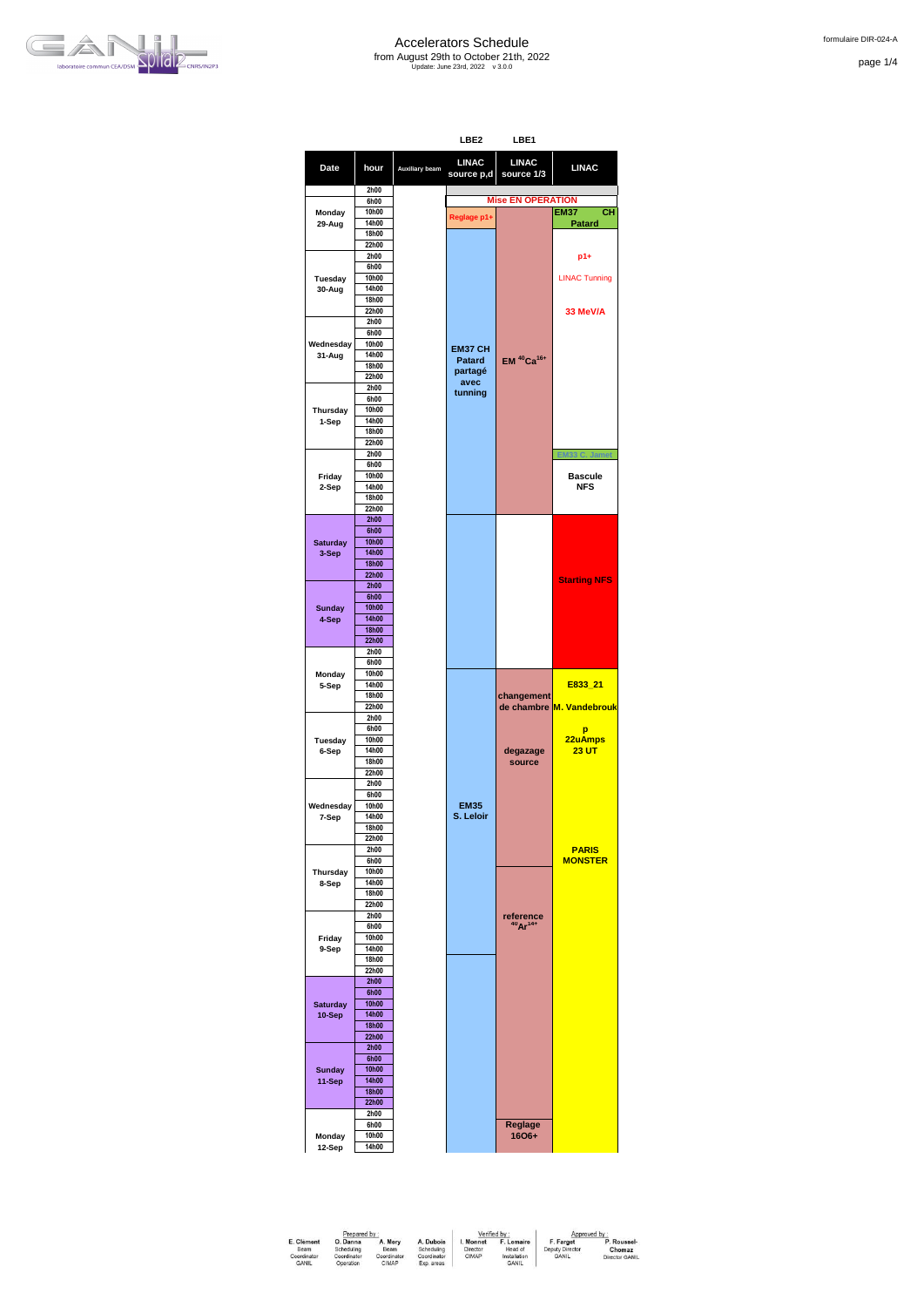

page 2/4



| Date                    | hour                  | Auxiliary beam | <b>LINAC</b><br>source p,d          | <b>LINAC</b><br>source 1/3 | <b>LINAC</b>                         |
|-------------------------|-----------------------|----------------|-------------------------------------|----------------------------|--------------------------------------|
|                         | 18h00<br>22h00        |                |                                     |                            |                                      |
|                         | 2h00                  |                |                                     |                            | <b>BUFFER</b>                        |
|                         | 6h00                  |                |                                     |                            |                                      |
| Tuesday                 | 10h00                 |                |                                     |                            | 2UT                                  |
| 13-Sep                  | 14h00<br>18h00        |                |                                     |                            | <b>EM24</b>                          |
|                         | 22h00                 |                |                                     |                            |                                      |
|                         | 2h00                  |                |                                     |                            | O186+                                |
|                         | 6h00                  |                |                                     |                            | Réglage LBE LME                      |
| Wednesday<br>14-Sep     | 10h00<br>14h00        |                | <b>Changement</b><br><b>Plaques</b> |                            | <b>LINAC Tunning</b><br>+            |
|                         | 18h00                 |                | <b>NB</b>                           |                            | tests                                |
|                         | 22h00                 |                | et                                  |                            | méthodes                             |
|                         | 2h00<br>6h00          |                | dégazage<br>en protons              |                            | réglage                              |
| <b>Thursday</b>         | 10h00                 |                |                                     |                            | <b>EtudeMachine</b>                  |
| 15-Sep                  | 14h00                 |                | <b>Réglage</b>                      |                            | 7 MeV/A                              |
|                         | 18h00                 |                | <b>Deutons</b>                      |                            |                                      |
|                         | 22h00<br>2h00         |                |                                     |                            |                                      |
|                         | 6h00                  |                |                                     |                            |                                      |
| Friday                  | 10h00                 |                |                                     |                            |                                      |
| 16-Sep                  | 14h00                 |                |                                     |                            |                                      |
|                         | 18h00<br>22h00        |                |                                     |                            |                                      |
|                         | 2h00                  |                |                                     | Reglage 1806+              |                                      |
|                         | 6h00                  |                |                                     |                            |                                      |
| <b>Saturday</b>         | 10h00                 |                |                                     |                            |                                      |
| 17-Sep                  | 14h00<br><b>18h00</b> |                |                                     |                            |                                      |
|                         | 22h00                 |                |                                     |                            |                                      |
|                         | 2h00                  |                |                                     |                            |                                      |
|                         | 6h00                  |                |                                     |                            |                                      |
| <b>Sunday</b><br>18-Sep | <b>10h00</b><br>14h00 |                |                                     |                            |                                      |
|                         | <b>18h00</b>          |                |                                     |                            |                                      |
|                         | 22h00                 |                |                                     |                            |                                      |
|                         | 2h00                  |                |                                     |                            |                                      |
| Monday                  | 6h00<br>10h00         |                |                                     |                            |                                      |
| 19-Sep                  | 14h00                 |                |                                     |                            |                                      |
|                         | 18h00                 |                |                                     |                            |                                      |
|                         | 22h00<br>2h00         |                |                                     |                            |                                      |
|                         | 6h00                  |                |                                     |                            |                                      |
| Tuesday                 | 10h00                 |                |                                     | <b>Reglage He4</b>         |                                      |
| 20-Sep                  | 14h00                 |                |                                     |                            |                                      |
|                         | 18h00<br>22h00        |                |                                     |                            |                                      |
|                         | 2h00                  |                | <b>Standby</b><br>source            |                            | He4                                  |
|                         | 6h00                  |                |                                     |                            |                                      |
| Wednesday<br>21-Sep     | 10h00<br>14h00        |                |                                     |                            | <b>LINAC Tunning</b>                 |
|                         | 18h00                 |                |                                     |                            |                                      |
|                         | 22h00                 |                |                                     |                            | 20 MeV/A                             |
|                         | 2h00<br>6h00          |                |                                     |                            |                                      |
| Thursday                | 10h00                 |                |                                     |                            | <b>EM20</b>                          |
| 22-Sep                  | 14h00                 |                |                                     |                            | <b>Test</b>                          |
|                         | 18h00                 |                |                                     |                            | Application                          |
|                         | 22h00<br>2h00         |                |                                     |                            | Réglage<br>Avec                      |
|                         | 6h00                  |                |                                     |                            | référence                            |
| Friday                  | 10h00                 |                |                                     |                            |                                      |
| 23-Sep                  | 14h00                 |                |                                     |                            | 4 Uts                                |
|                         | 18h00<br>22h00        |                |                                     |                            | EM33 C. Jamet<br>EM33 C. Jamet       |
|                         | 2h00                  |                |                                     |                            | EM28 J.F.leyge                       |
|                         | 6h00                  |                |                                     |                            | EM29 M. di Giacomo                   |
| <b>Saturday</b>         | 10h00<br>14h00        |                |                                     |                            |                                      |
| 24-Sep                  | <b>18h00</b>          |                |                                     | <b>Reglage He4</b>         | <b>Bascule</b>                       |
|                         | 22h00                 |                |                                     |                            | NFS                                  |
|                         | 2h00                  |                |                                     |                            |                                      |
| <b>Sunday</b>           | 6h00<br>10h00         |                |                                     |                            |                                      |
| 25-Sep                  | 14h00                 |                |                                     |                            |                                      |
|                         | 18h00                 |                |                                     |                            | <b>ANR</b>                           |
|                         | 22h00<br>2h00         |                |                                     |                            | <b>REPARE</b><br><b>G. de France</b> |
|                         | 6h00                  |                |                                     |                            | He <sub>4</sub>                      |
| Monday                  | 10h00                 |                | Réglage D1+                         |                            |                                      |
| 26-Sep                  | 14h00                 |                |                                     |                            | 6UT                                  |
|                         | 18h00<br>22h00        |                |                                     |                            |                                      |
|                         | 2h00                  |                |                                     |                            |                                      |
|                         | 6h00                  |                |                                     |                            | $d1+$                                |
| Tuesday                 | 10h00<br>14h00        |                |                                     |                            | <b>LINAC Tunning</b>                 |
| 27-Sep                  |                       |                |                                     |                            |                                      |

|                             | Prepared by              |                      |                           |                                   | Verified by                  | Approved by                  |                       |
|-----------------------------|--------------------------|----------------------|---------------------------|-----------------------------------|------------------------------|------------------------------|-----------------------|
| E. Clement<br>Beam          | O. Danna<br>Scheduling   | A. Mery<br>Beam      | A. Dubois<br>Scheduling   | <sup>1</sup> . Monnet<br>Director | F. Lemaire<br>Head of        | F. Farget<br>Deputy Director | P. Roussel-<br>Chomaz |
| Coordinator<br><b>GANIL</b> | Coordinator<br>Operation | Coordinator<br>CIMAP | Coordinator<br>Exp. areas | CIMAP                             | Installation<br><b>GANIL</b> | <b>GANIL</b>                 | Director GANIL        |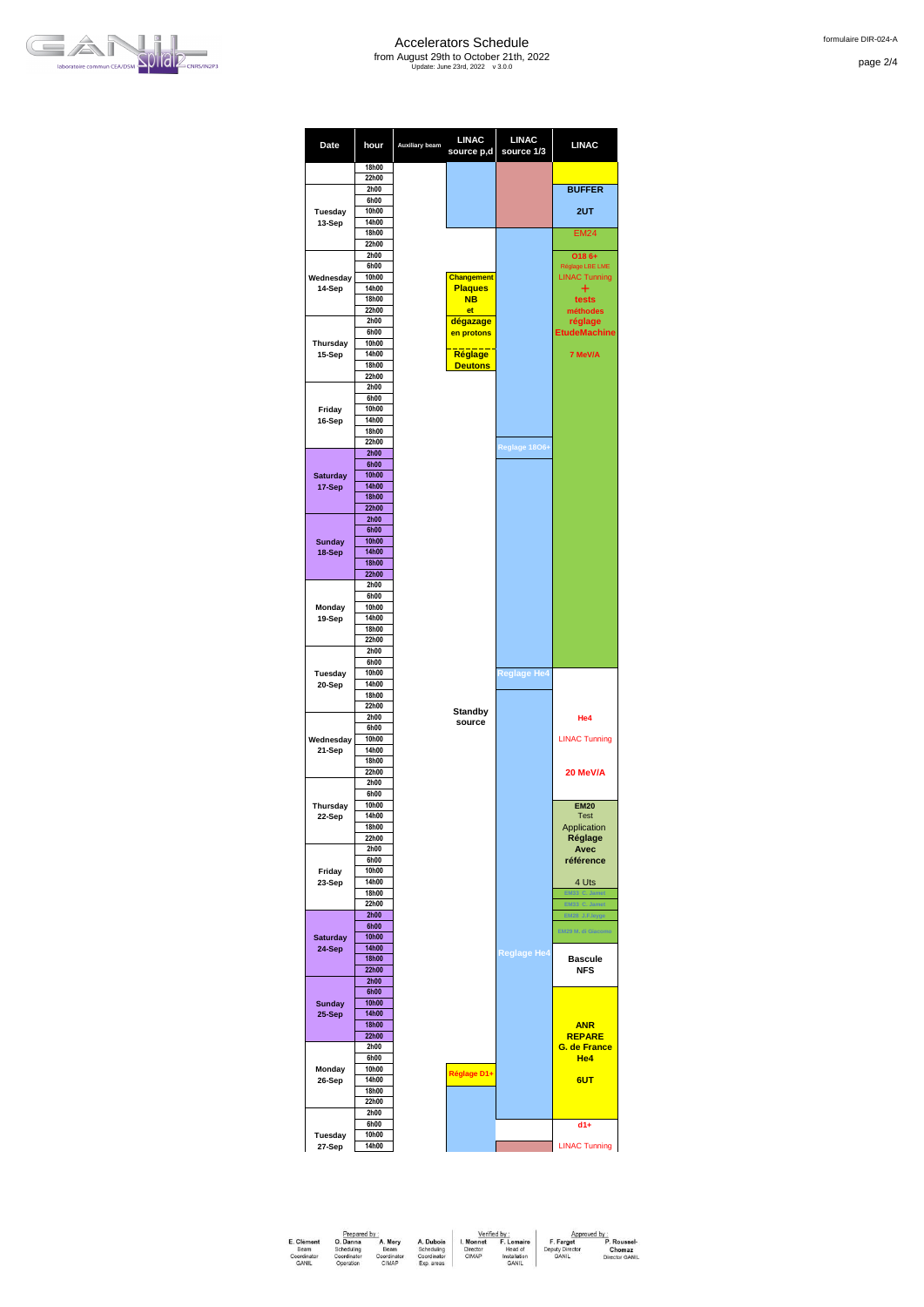

page 3/4



| Date               | hour                  | Auxiliary beam     | <b>LINAC</b><br>source p,d          | <b>LINAC</b><br>source 1/3 | <b>LINAC</b>         |
|--------------------|-----------------------|--------------------|-------------------------------------|----------------------------|----------------------|
|                    | 18h00                 |                    |                                     |                            |                      |
|                    | 22h00                 |                    |                                     |                            |                      |
|                    | 2h00<br>6h00          |                    |                                     |                            | 20 MeV/A             |
| Wednesday          | 10h00                 |                    |                                     |                            |                      |
| 28-Sep             | 14h00                 |                    |                                     |                            |                      |
|                    | 18h00                 |                    |                                     | <b>EM GCS</b>              | EM26 J.F Leyge       |
|                    | 22h00                 |                    |                                     | $40$ Ca <sup>16+</sup>     |                      |
|                    | 2h00                  |                    |                                     |                            | <b>EM22</b>          |
|                    | 6h00                  |                    |                                     |                            |                      |
| Thursday           | 10h00                 |                    |                                     |                            | $d1+$                |
| 29-Sep             | 14h00                 |                    |                                     |                            | 20 MeV/A             |
|                    | 18h00<br>22h00        |                    |                                     |                            | <b>EM</b>            |
|                    | 2h00                  |                    |                                     |                            | Changement           |
|                    | 6h00                  |                    |                                     |                            | énergie              |
| Friday             | 10h00                 |                    |                                     |                            | <b>EM</b> technique  |
| 30-Sep             | 14h00                 |                    |                                     |                            | ou/et                |
|                    | 18h00                 |                    |                                     |                            | allonge EM22         |
|                    | 22h00                 |                    |                                     |                            | ou et                |
|                    | 2h00                  |                    |                                     |                            | allonge manip        |
|                    | 6h00                  |                    |                                     |                            | un peu               |
| <b>Saturday</b>    | <b>10h00</b>          |                    |                                     |                            |                      |
| $1-Oct$            | 14h00<br><b>18h00</b> |                    |                                     |                            | <b>Bascule NFS</b>   |
|                    | 22h00                 |                    |                                     |                            |                      |
|                    | 2h00                  |                    |                                     |                            | E832 21              |
|                    | 6h00                  |                    |                                     |                            |                      |
| <b>Sunday</b>      | <b>10h00</b>          |                    |                                     |                            | E. Simeckova         |
| $2$ -Oct           | 14h00                 |                    |                                     |                            | d                    |
|                    | <b>18h00</b>          |                    |                                     |                            | $47 \mu A$           |
|                    | 22h00                 |                    |                                     |                            | 4UT                  |
|                    | 2h00                  |                    |                                     |                            | <b>Rabbit</b>        |
|                    | 6h00                  |                    |                                     |                            | <b>BUFFER</b>        |
| Monday             | 10h00<br>14h00        |                    |                                     |                            | 1 UT                 |
| 3-Oct              | 18h00                 |                    | <b>Changement</b><br><b>Plaques</b> |                            |                      |
|                    | 22h00                 |                    | <b>NB</b>                           |                            |                      |
|                    | 2h00                  |                    | et                                  |                            |                      |
|                    | 6h00                  |                    | dégazage                            |                            |                      |
| Tuesday            | 10h00                 |                    | en protons                          |                            |                      |
| 4-Oct              | 14h00                 |                    |                                     |                            |                      |
|                    | 18h00                 |                    | passage                             |                            |                      |
|                    | 22h00                 |                    | en deutons                          |                            |                      |
|                    | 2h00                  |                    |                                     |                            | $d1+$                |
|                    | 6h00<br>10h00         |                    |                                     |                            | <b>LINAC Tunning</b> |
| Wednesday<br>5-Oct | 14h00                 |                    |                                     |                            | 20 MeV/A             |
|                    | 18h00                 |                    |                                     |                            |                      |
|                    | 22h00                 |                    |                                     |                            |                      |
|                    | 2h00                  |                    |                                     |                            |                      |
|                    | 6h00                  |                    |                                     |                            | <b>Bascule NFS</b>   |
| Thursday           | 10h00                 | <b>Appli Indus</b> |                                     |                            |                      |
| 6-Oct              | 14h00                 | <b>E. Dessay</b>   |                                     |                            | <b>Appli Indus</b>   |
|                    | 18h00                 |                    |                                     |                            | <b>E. Dessay</b>     |
|                    | 22h00                 | <b>Composants</b>  |                                     |                            | <b>IRSN</b>          |
|                    | 2h00<br>6h00          | <b>CEA</b>         |                                     |                            |                      |
| Friday             | 10h00                 |                    |                                     |                            |                      |
| 7-Oct              | 14h00                 |                    |                                     |                            | <b>Test</b>          |
|                    | 18h00                 |                    |                                     |                            | New                  |
|                    | 22h00                 |                    |                                     |                            | <b>Convertisseur</b> |
|                    | 2h00                  |                    |                                     |                            |                      |
|                    | 6h00                  |                    |                                     |                            | <b>X. Ledoux</b>     |
| <b>Saturday</b>    | 10h00                 |                    |                                     |                            |                      |
| 8-Oct              | 14h00                 |                    |                                     |                            |                      |
|                    | <b>18h00</b>          |                    |                                     |                            |                      |
|                    | 22h00                 |                    |                                     |                            |                      |
|                    | 2h00<br>6h00          |                    |                                     |                            |                      |
| <b>Sunday</b>      | 10h00                 |                    |                                     |                            | E800 20              |
| 9-Oct              | 14h00                 |                    |                                     |                            |                      |
|                    | <b>18h00</b>          |                    |                                     |                            | <b>D. Tarrio</b>     |
|                    | 22h00                 |                    |                                     |                            |                      |
|                    | 2h00                  |                    |                                     |                            | d                    |
|                    | 6h00                  |                    |                                     |                            | 47 µAe               |
| Monday             | 10h00                 |                    |                                     |                            | <b>12UT</b>          |
| 10-Oct             | 14h00                 |                    |                                     |                            | 2020                 |
|                    | 18h00                 |                    |                                     |                            |                      |
|                    | 22h00                 |                    |                                     |                            |                      |
|                    | 2h00                  |                    |                                     |                            |                      |
|                    | 6h00<br>10h00         |                    |                                     |                            |                      |
| Tuesday<br>11-Oct  | 14h00                 |                    |                                     |                            | <b>Medley</b>        |
|                    | 18h00                 |                    |                                     |                            |                      |
|                    | 22h00                 |                    |                                     |                            |                      |
|                    | 2h00                  |                    |                                     |                            |                      |
|                    | 6h00                  |                    |                                     |                            |                      |
| Wednesday          | 10h00                 |                    |                                     |                            |                      |
| 12-Oct             | 14h00                 |                    |                                     |                            |                      |

| Prepared by:                |                          |                      |                           |                      | Verified by:                 | Approved by:                 |                       |
|-----------------------------|--------------------------|----------------------|---------------------------|----------------------|------------------------------|------------------------------|-----------------------|
| E. Clement<br>Beam          | O. Danna<br>Scheduling   | A. Mery<br>Beam      | A. Dubois<br>Scheduling   | . Monnet<br>Director | F. Lemaire<br>Head of        | F. Farget<br>Deputy Director | P. Roussel-<br>Chomaz |
| Coordinator<br><b>GANIL</b> | Coordinator<br>Operation | Coordinator<br>CIMAP | Coordinator<br>Exp. areas | CIMAP                | Installation<br><b>GANIL</b> | GANIL                        | Director GANIL        |